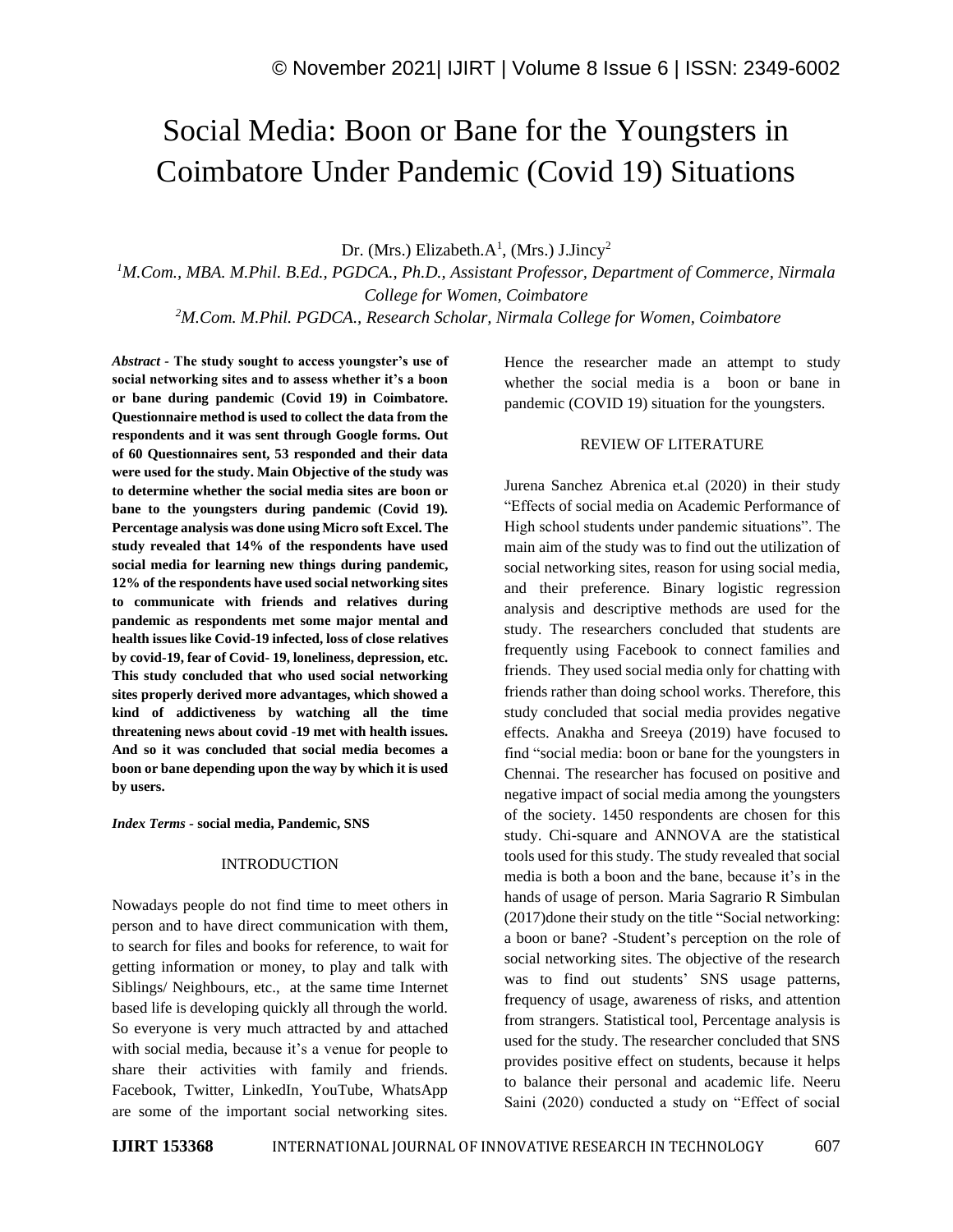networking sites on the quality of life of college students: A cross sectional study from a city in north India". Chi-square test, Multi variable analysis are used for statistical analysis. From the study it was found that when compared to non-daily users of SNS, daily users are more satisfied with their classmates, because the way they handle the problems, their physical appearance and their accomplishment is totally different from non-daily users. The researcher concluded that social networking sites provide positive impact in the life of adolescents in India.

## OBJECTIVES OF THE STUDY

- 1. To know the socio-demographic profile of the respondents
- 2. To identify the problems faced by youngsters while using the social media during pandemic (Covid 19)
- 3. To recognize the benefits of SNS during pandemic (Covid 19)
- 4. To find out the preferred social networking sites of the youngsters

## METHODOLOGY

Coimbatore city has been considered as a study area. Youngsters of 18- above 25 (till 30) years from Coimbatore city were the population of the study. Out of 60 youngsters randomly chosen for the study only 53 Responses responded adequately filled and the collected from them was used for the study.

## METHOD OF DATA COLLECTION AND TOOLS USED FOR THE STUDY

Simple random Sampling is used for this study. Data were collected through questionnaires. Questionnaires were distributed through Google forms to Employees, Job seekers, House wives, Professionals and Students. Percentage Analysis is the statistical tools used for the study.

## ANALYSIS AND INTERPRETATION

OBJECTIVE 1 : To know the socio-demographic profile of the respondents

Table 1: The classification of respondents based on Gender

| Gender of the respondents |                       |            |  |  |
|---------------------------|-----------------------|------------|--|--|
| Gender                    | Number of Respondents | Percentage |  |  |
| Female                    | 35                    | 66%        |  |  |
| Male                      | 18                    | 34%        |  |  |
| TOTAL                     | 53                    | 100%       |  |  |



The table1 reveals that 66% of respondents belong to Female category, remaining 34% of the respondents belong to Male category. Majority of the Female Respondents were using Social Networking sites.

Table 2: Classification of respondents based on their Age

| Age of the respondents |                                     |      |  |  |
|------------------------|-------------------------------------|------|--|--|
| Age                    | Number of Respondents<br>Percentage |      |  |  |
| 18-20                  |                                     | 8%   |  |  |
| $21 - 23$              | 36                                  | 68%  |  |  |
| $24 - 25$              | 5                                   | 9%   |  |  |
| Above25                | 8                                   | 15%  |  |  |
| <b>TOTAL</b>           | 53                                  | 100% |  |  |

Source: Primary Data-2021



Figure2: The classification of the respondents based on their Age

The table and figure 2 shows that Majority (68%) of the respondents are in the age group of between 21-23 years, 15% of the respondents are Above 25, 9% of the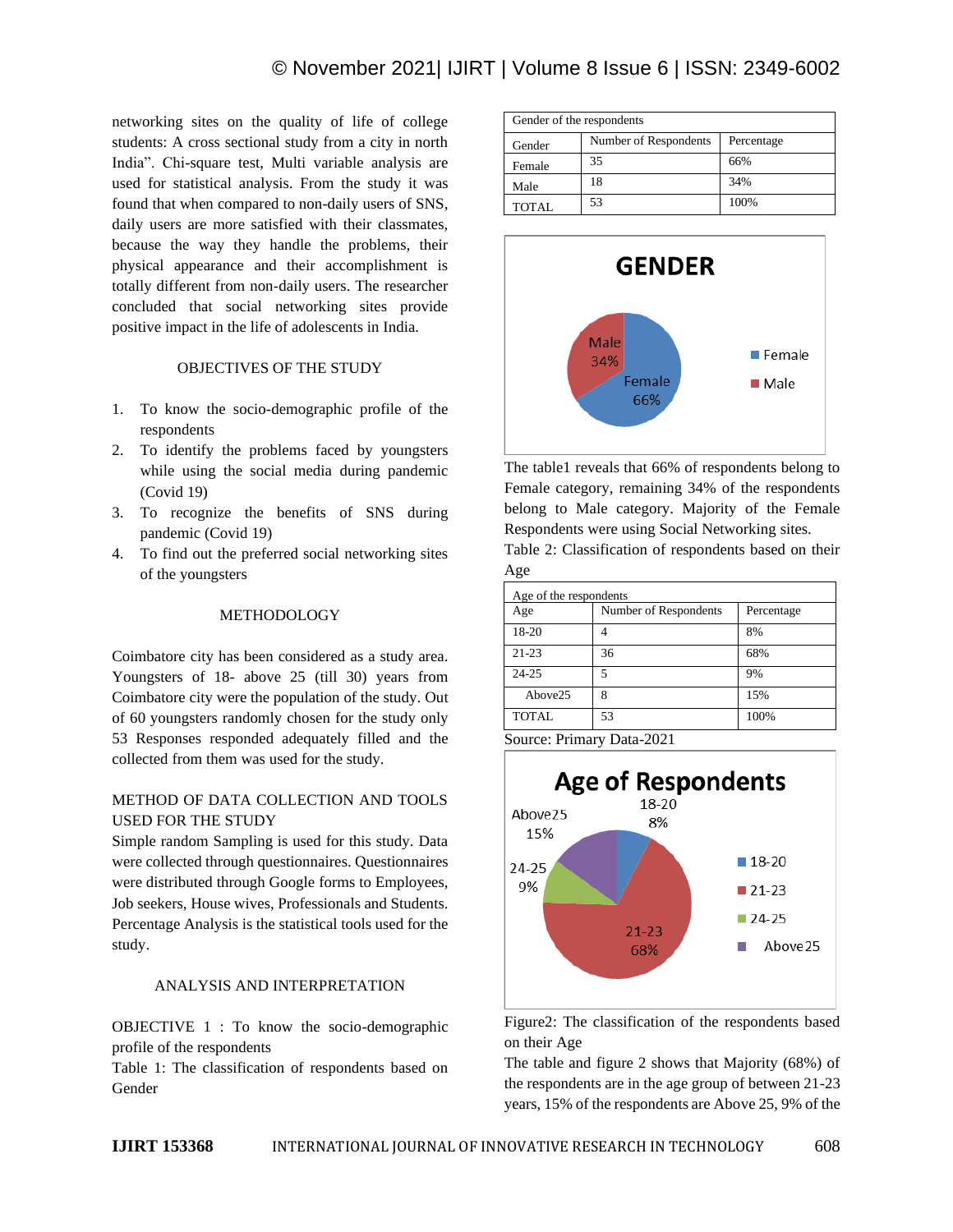respondents are in the age group between 24-26 years, and 8% of the respondents are in the age group between 18-20 years in the study area.

Table 3: Classification of respondents based on their occupation.

| <b>Occupational Status</b> |                       |            |  |  |
|----------------------------|-----------------------|------------|--|--|
| Occupation                 | Number of Respondents | Percentage |  |  |
| <b>Business</b>            |                       | 4%         |  |  |
| Employees                  | 23                    | 43%        |  |  |
| House wives                | 3                     | 6%         |  |  |
| Job seekers                | 10                    | 19%        |  |  |

| Professional                       |                                              |      |
|------------------------------------|----------------------------------------------|------|
|                                    |                                              | 6%   |
| <b>Students</b>                    | ി                                            | 22%  |
| <b>TOTAL</b>                       | 53                                           | 100% |
| $\overline{\phantom{a}}$<br>$\sim$ | $\sim$ $\sim$ $\sim$ $\sim$<br>$\sim$ $\sim$ |      |

Source: Primary Data- 2021

The table 3 shows that 43% of the respondents are Employees, 22% of the respondents are Students, 19% of the respondents are Job seekers 6% each of the respondents are House wives and Professionals,4 % of the respondents are doing Business in the study area. Objective 2: To identify the problems faced while using the social media during pandemic (Covid 19)



| Problems faced while using social networking sites during Pandemic (Covid 19) |                       |      |                |      |            |      |       |      |
|-------------------------------------------------------------------------------|-----------------------|------|----------------|------|------------|------|-------|------|
|                                                                               | Number of respondents |      |                |      |            |      |       |      |
| Problems                                                                      | Yes                   | $\%$ | N <sub>o</sub> | $\%$ | Some times | $\%$ | Total | $\%$ |
| Privacy issues                                                                | 19                    | 36   | 21             | 40   | 13         | 24   | 53    | 100  |
| Cyberbullying and peer pressure                                               | 8                     | 15   | 30             | 57   | 15         | 28   | 53    | 100  |
| Disrupt sleep cycle                                                           | 20                    | 38   | 17             | 32   | 16         | 30   | 53    | 100  |
| Sedentary lifestyle                                                           | 12                    | 23   | 27             | 51   | 14         | 26   | 53    | 100  |
| It reduces grades in my education                                             | 11                    | 21   | 24             | 45   | 18         | 34   | 53    | 100  |
| More difficult to find a job                                                  | 9                     | 17   | 30             | 57   | 14         | 26   | 53    | 100  |
| Spread unreliable or false information                                        | 11                    | 21   | 19             | 36   | 23         | 43   | 53    | 100  |
| Eye irritation                                                                | 25                    | 47   | 6              | 11   | 22         | 42   | 53    | 100  |
| Headache                                                                      | 29                    | 55   | 3              | 6    | 21         | 39   | 53    | 100  |
| <b>Body Pain</b>                                                              | 25                    | 47   | 9              | 17   | 19         | 36   | 53    | 100  |
| Depression                                                                    | 20                    | 38   | 10             | 19   | 23         | 43   | 53    | 100  |
| Loneliness                                                                    | 23                    | 42   | 8              | 15   | 22         | 43   | 53    | 100  |
| Self-harm                                                                     | 15                    | 28   | 18             | 34   | 20         | 38   | 53    | 100  |
| Suicidal thoughts                                                             | 12                    | 23   | 25             | 47   | 16         | 30   | 53    | 100  |

Table 4 shows that 36% of the respondents have faced privacy issues while using SNS,15% of the respondents have faced cyberbullying and peer pressure,38% of the respondents faced disrupt sleep cycle,23% of the respondents faced sedentary lifestyle, 21% of the respondents agree that SNS reduces their quality of education, 17% respondents have faced difficulty in finding the job, 43% of the respondents felt that false information is being speeded ,47% of the respondents had Eye irritation ,55% of the respondents had Headache, 47% of the respondents had body pain, 43% of the respondents felt Depressed, 43% of the respondents felt Loneliness, 38% of the respondents faced were up to self-harm, 23% of the respondents got suicidal thoughts

Objective 3: To recognize the benefits of SNS during pandemic (Covid 19)

Table 5: Benefits of SNS during Pandemic

| Benefits of SNS                                 |                          |            |  |  |
|-------------------------------------------------|--------------------------|------------|--|--|
| Helpful in pandemic<br>situation                | Number of<br>respondents | Percentage |  |  |
| To communicate<br>with<br>friends and relatives | 12                       | 24%        |  |  |
| To earn Money                                   | 3                        | 6%         |  |  |
| To entertain                                    | 8                        | 16%        |  |  |
| To get relaxation                               | 5                        | 10%        |  |  |
| To improve efficiency                           | 5                        | 10%        |  |  |
| To learn something New                          | 14                       | 28%        |  |  |
| To share your<br>own<br>thoughts                | $\overline{c}$           | 4%         |  |  |
| All the Above                                   | 1                        | 2%         |  |  |
| <b>TOTAL</b>                                    | 50                       | 100%       |  |  |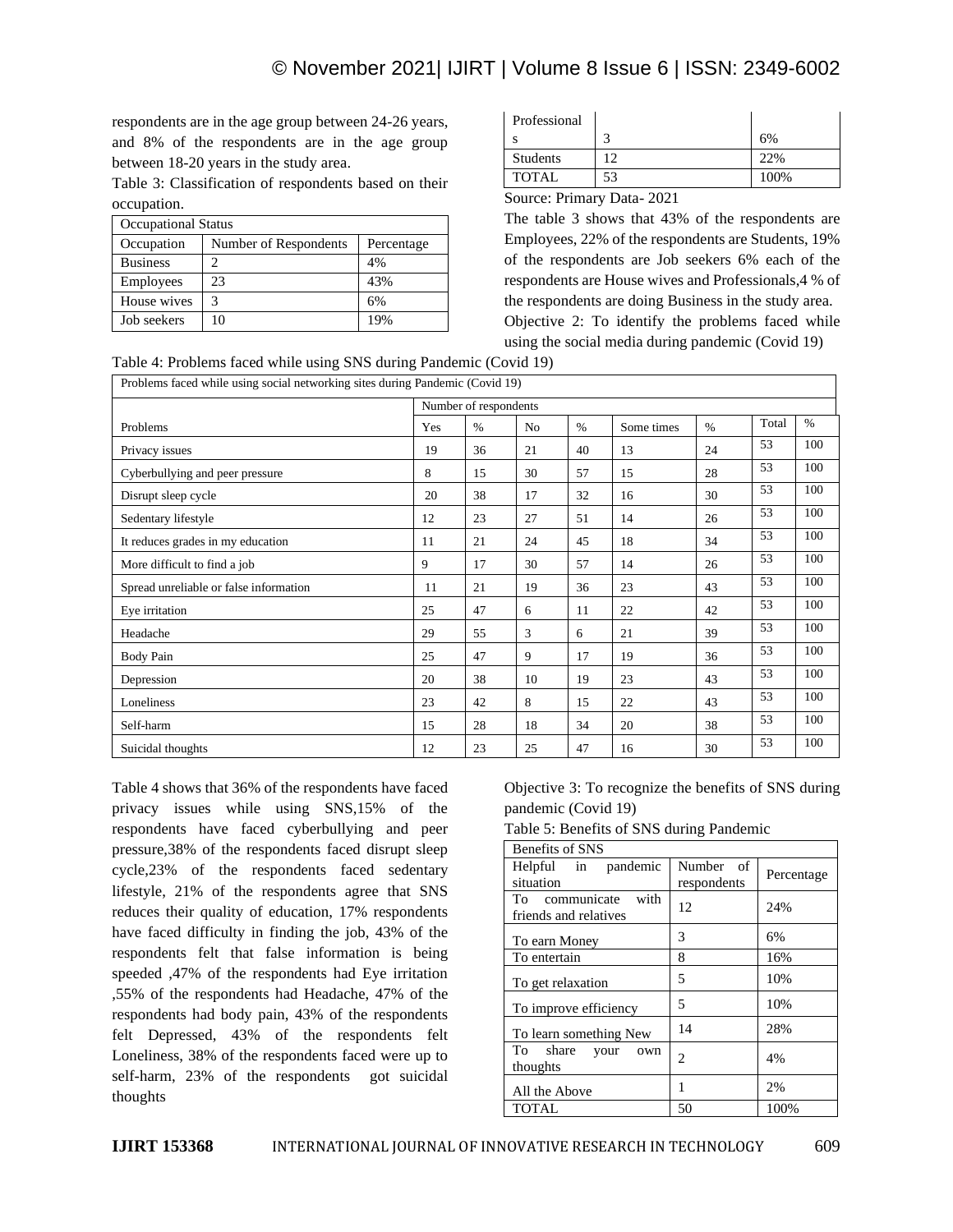

Source: Primary data- 2021

Figure5: Benefits of SNS during Pandemic

Table 5 and Figure 5 shows that 28% of the respondents felt that SNS help them learn new things during pandemic,24% of the respondents used SNS to communicate with their friends and relatives,16% of the respondents have used SNS as means of entertainment, 10% of the respondents have used SNS to get relaxation and to improve efficiency,6% of the respondents have used SNS to earn Money, 4% of the respondents used SNS to share their own thoughts,2% of the respondents used SNS for all the factors which are mentioned in the questionnaire.

Objective 4: To find out the preferred social networking sites of the youngsters

| Which Social Networking Site you preferred most? |              |            |  |  |
|--------------------------------------------------|--------------|------------|--|--|
|                                                  | Number<br>of |            |  |  |
| Most preferred SNS                               | Respondents  | Percentage |  |  |
| Facebook                                         | 3            | 6%         |  |  |
| $Google+$                                        | 3            | 6%         |  |  |
| Instagram                                        | 22           | 41%        |  |  |
| LinkedIn                                         | 1            | 2%         |  |  |
| Reddit                                           |              | 2%         |  |  |
| WhatsApp                                         | 12           | 22%        |  |  |
| YouTube                                          | 11           | 21%        |  |  |
| <b>TOTAL</b>                                     | 53           | 100%       |  |  |

Source: Primary Data-2021



Figure 6: Most Preferred SNS

Table 6 shows that 41% of the respondents preferred Instagram, 22% of the respondents preferred whatsapp,21% of the respondents preferred YouTube, 6 % each of the respondents preferred Facebook and Google+, 2% each of the respondents preferred LinkedIn and Reddit.

## **CONCLUSION**

Social Media has become part and parcel of our Life. Because in today's world no individual can live not connected with at least one social networking site. Reasons for using SNS may vary from person to person but usage of SNS has become indispensable. Though Social Networking is very useful for the people during the Pandemic situation, as means of entertainment for few respondents, a motivational factor to do new things, mode of communication, it also has an adverse effect of leading to depression, Loneliness, Suicidal thoughts, some privacy issues etc., So this study concluded that Social Networking Sites are both boon and bane for the society depending upon the users and it is in the hands of users to derive maximum benefit by using it in a proper way.

#### REFERENCES

- [1] Jurena Sanchez Abrenica et.al (2020) in their study "Effects of social media on Academic Performance of High school students under pandemic situations", https://papers.ssrn.com/sol3/papers.cfm?abstract \_id=3800085
- [2] Anakha and Sreeya (2019) have focused to find "social media: boon or bane for the youngsters in Chennai", International Journal of Innovative Technology and Exploring Engineering (IJITEE) ISSN: 2278-3075, Volume-8 Issue-11, September 2019
- [3] Maria Sagrario R Simbulan (2017) "Social networking: a boon or bane? -Student's perception on the role of social networking sites", informingscience.org/publication, proceedings of informing science + information technology education conference, Vietnam, pp. 127-137
- [4] Neeru Saini (2020) conducted a study on "Effect of social networking sites on the quality of life of college students: A cross sectional study from a